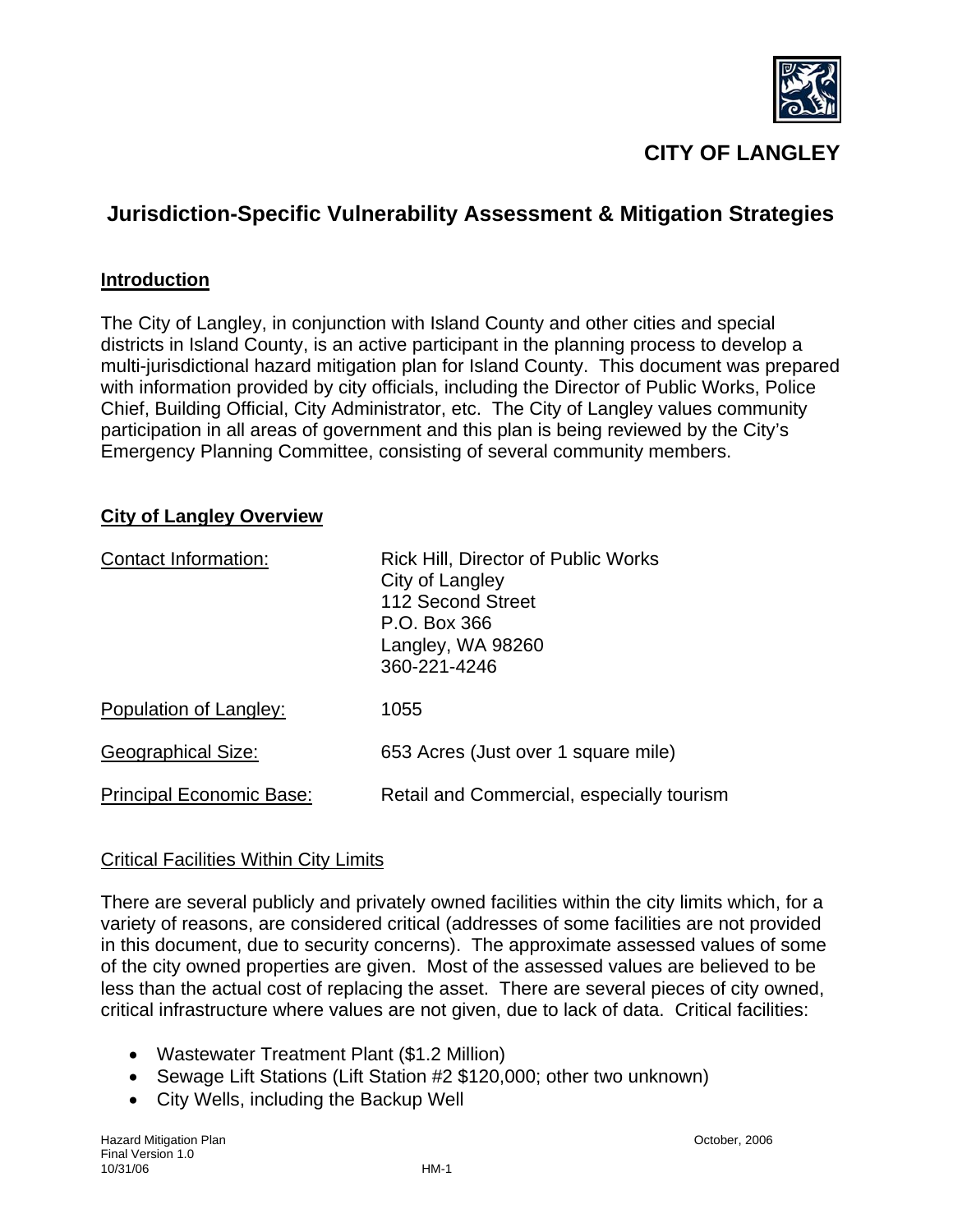

- City Water Storage Tank (\$227,000)
- City Hall, including the Langley Police Department (\$1.3 Million; includes Langley Library)
- Langley Harbor (\$300,000)
- Whidbey Telecom Central Office
- Fire District #3 Langley Station
- Langley Middle School
- South Whidbey School District Offices

## Other Publicly Owned Facilities Within City Limits

- Whidbey Island Center for the Arts (WICA)
- Langley Public Library
- Island County Fair Grounds
- United States Post Office

## Other Public Places of Special Community Interest (shelters, food, etc.)

- The Star Store
- Christian Missionary Alliance Church of Langley
- Langley United Methodist Church
- St. Hubert Catholic Church
- Good Cheer Food Bank

## Repetitive Loss Properties

There are no repetitive loss properties within the City of Langley.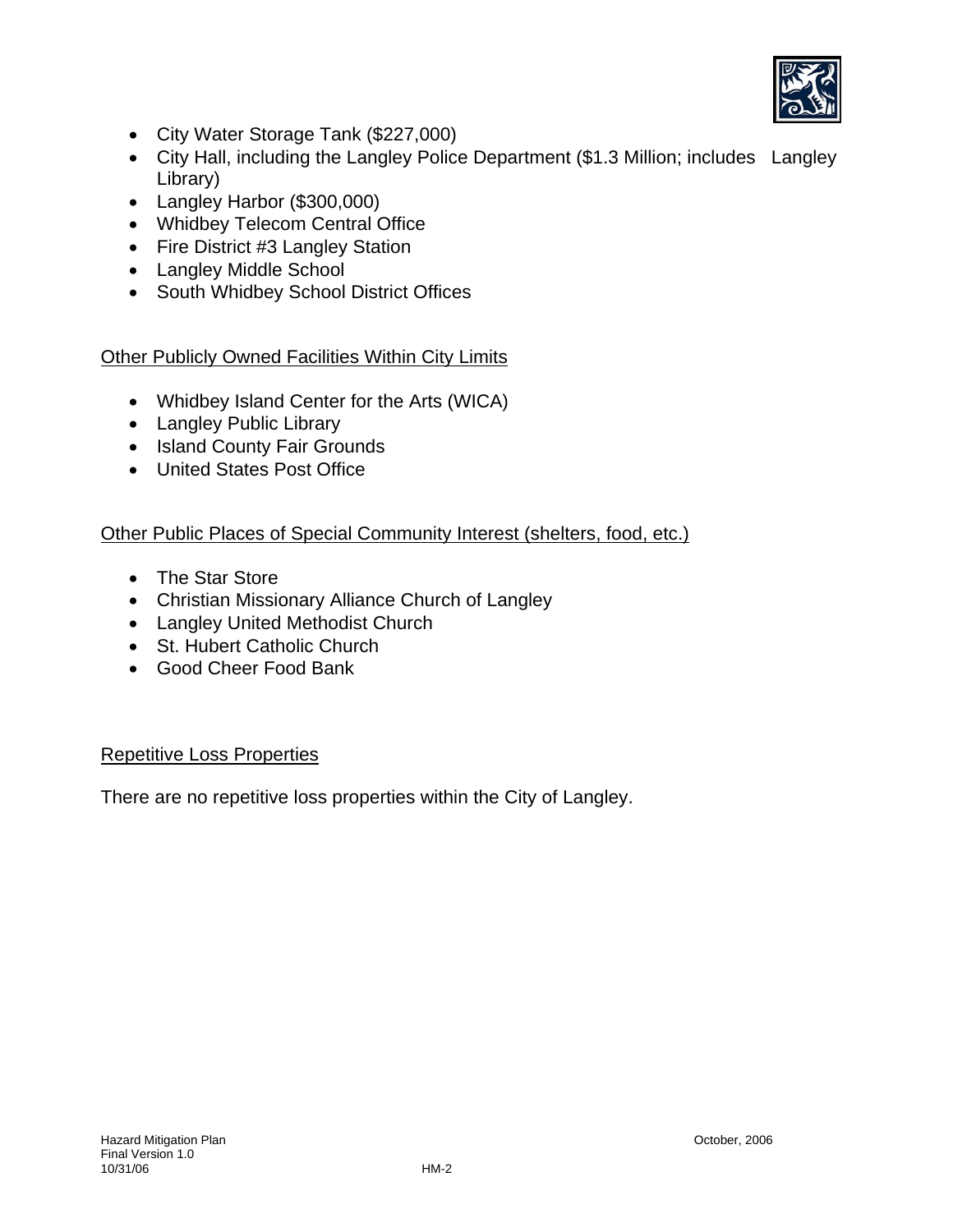

## Current Codes Affecting Hazard Mitigation

The City of Langley is subject to a wide variety of hazards. This document is intended to identify the types of hazards that pose a high degree of risk of occurrence and the mitigation measures that are currently in place to reduce or mitigate loss of life, deleterious health effects, property loss or environmental degradation.

The City of Langley has adopted a number of codes necessary to ensure safe building practices. These codes are adopted in Langley Municipal Code Section 15.04.040, effective 2004. The purpose of these codes is to provide minimum standards to safeguard life and limb, health, property and public welfare.

- 2003 edition of the International Building Code (IBC)
- 2003 International Residential Code
- 2003 International Mechanical Code
- 2003 International Fire Code
- 2003 International Plumbing Code and Uniform Plumbing Code Standards (except as provided in RCW 19.27.170)
- Physically disabled and elderly access standards as defined in RCW Sections 70.92.100 through 70.92.160
- 2003 International Fuel Gas Code
- 2003 Washington State Energy Code
- 2003 Washington State Ventilation and Indoor Air Quality Code
- NFPA 58 Liquefied Petroleum Gas Code
- 1997 Edition of the Uniform Code for the Abatement of Dangerous Buildings

In addition to the general standards for construction, the IBC provides for geographically specific requirements for seismic design, high wind design and high snow load design. Langley spells out these geographical requirements in Table 301.2 in the Langley Building Code in Chapter 15.04 of the Langley Municipal Code.

The City of Langley also regulates types and uses of structures via its Zoning Code contained in Title 18 of the Langley Municipal Code and revised on March 10, 2006.

Periodically, the City of Langley enacts new codes and ordinances designed to enhance the degree of protection afforded its citizens. The City has recently enacted Section 15.24 of the Langley Municipal Code governing Flood Hazard Prevention.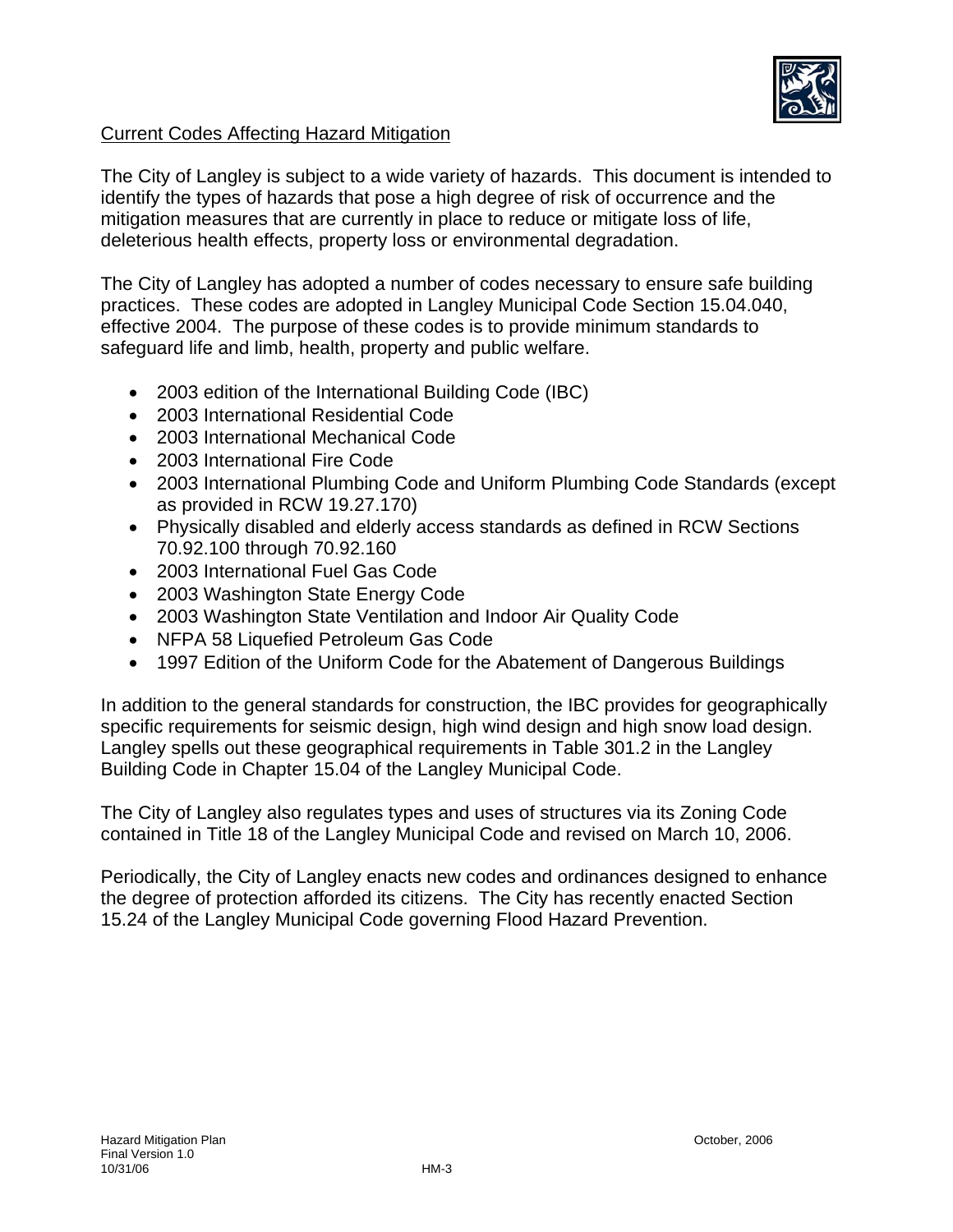

## **Methodology**

Hazard Mitigation analyses conducted by the City of Langley staff and Alan Whitman, acting as consultant to the city, were based on the best currently available information and data regarding the characteristics of the city, the natural hazards that threaten the people, property and environment of the city, as well as the impacts from disasters that the city has suffered in the past. This information includes the following:

- State of Washington, Office of Financial Management, Population Determination, June 29, 2006
- Assessor tax records
- FEMA Flood Insurance Rate Maps—as of August 2, 2006
- Island County and City of Langley GIS data of various types
- Department of Natural Resources data
- US Geological Survey elevation and slope data
- Natural Resource Conservation Soil Data
- Washington State Geological Survey Geological Data
- City of Langley data sets
- Other information as available
- Appropriate maps

In many cases the experience, knowledge and judgment of City of Langley officials were used in the planning, including assumptions and approximations that were believed to be reasonable. In addition, simplified straightforward technical analyses were used for tasks such as estimating property values, determining the size of populations affected and so forth. The City recognizes that additional analyses may be required at the time when a proposed mitigation initiative is undertaken.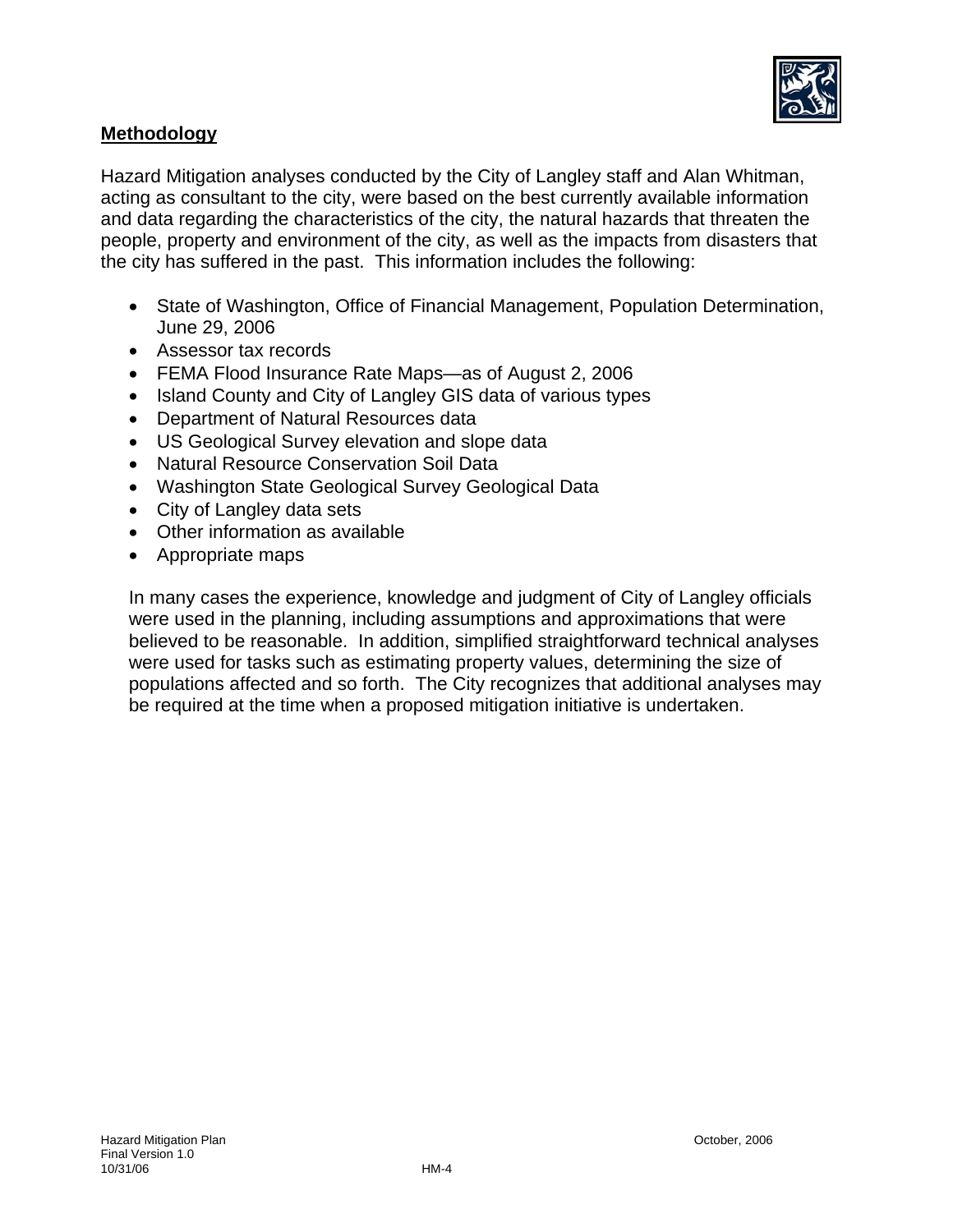

## **Hazards Likely to Affect the City of Langley**

## **Drought**

The risk of drought is always present in Island County. According to Doug Kelly, Island County Hydro Geologist, drought only affects aquifer water levels after decades of infiltration. As a result, drought effects are basically negligible on water *supply*, as they become part of the long-term infiltration rate. However, the *use* of water substantially increases due to higher irrigation needs.

Although drought is not expected to directly impact the city's water supply, there are two possible negative effects from drought:

- Increased fire danger due to low fuel moisture. See the Wild Land Fire section below for further information.
- Langley could be called on to supply water to other parts of the island that lose water service due to excessive draw down. This would also apply in the case that other factors rendered other water systems or private wells unusable (e.g. earthquake damage, well contamination, etc.).

The City of Langley has a fairly robust water system. The water system storage tank can hold 600,000 gallons and is expected to completely meet the needs of system users for 5 days without refill (with usage restrictions). Langley has several wells tapping reliable aquifers and it is believed that they can be pumped for the foreseeable future. One of the important features of this system is the ability to power it using the City's portable generator. This will prevent the loss of water due to power outage. Public Works maintains what it believes to be an adequate supply of fuel on hand for the generator. At this point, it is believed that Langley can be self-sufficient for normal domestic needs for any reasonably foreseeable drought.

The largest vulnerability of the Langley water system is in case of major fire. The current system is not designed to meet large fire flow needs such as those encountered in a major conflagration. A large fire, especially in the downtown area, would rapidly deplete the entire storage in the system. In recent years a large house fire produced a large draw down of the water tank to extremely low levels. Also, the combination of excessive leakage from cracked pipes and the near certainty of fire following a major earthquake make this a serious deficiency.

Langley has a backup well located at a site remote from the primary wells. This well has been used in the past to pump water during fire emergencies. The City Public Works Department feels that the combined action of this well with that of the main wells should be adequate to meet fire flow needs during any large fire. However, there are problems with using the backup well: 1—the backup well is contained in a cinder block building highly vulnerable to earthquake damage or collapse, 2—there is no means of automatically or remotely activating the backup well upon major draw down of the water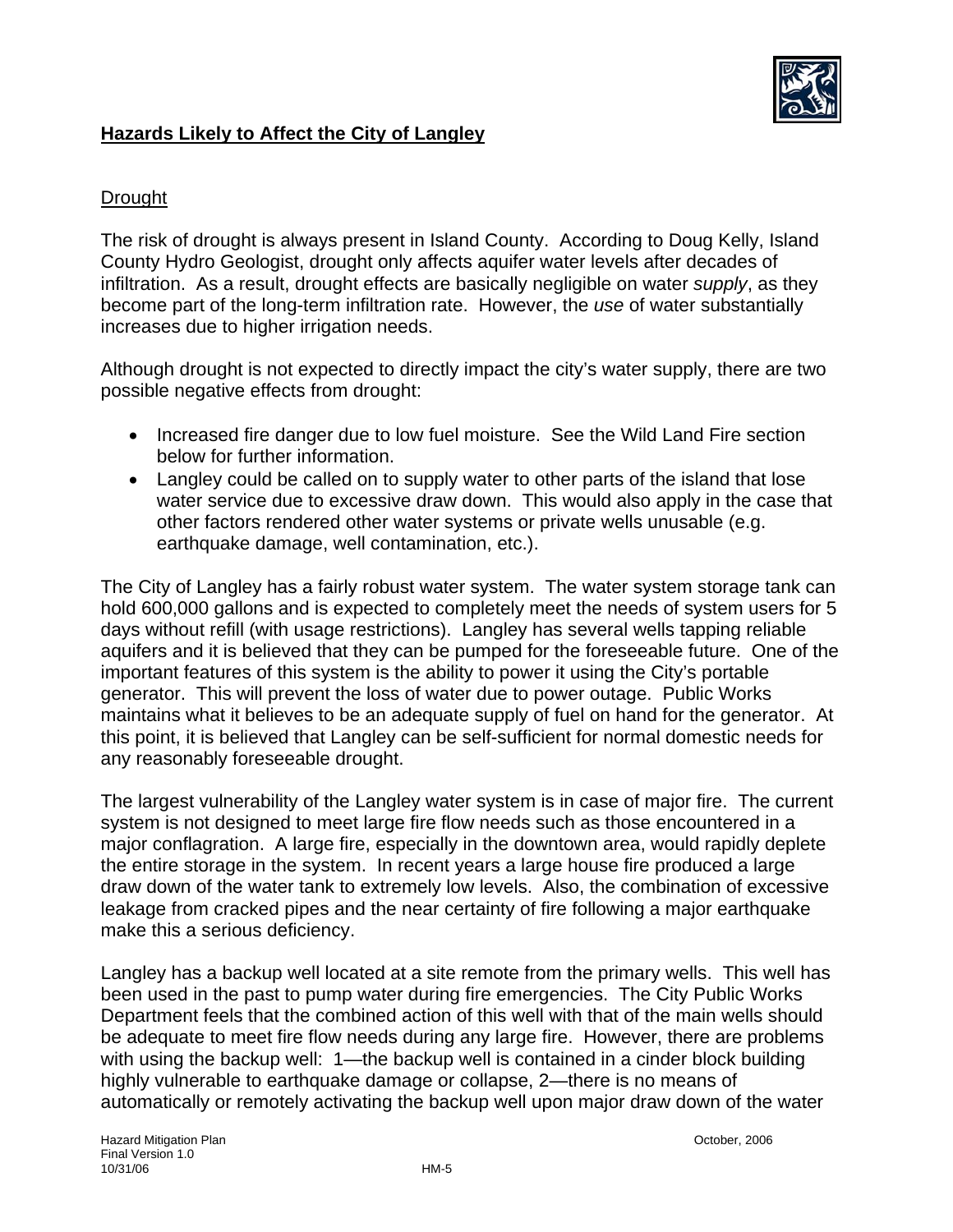

storage tank, and 3—water from the backup well is not chlorinated, necessitating "boil orders" and other water safety protection measures when it is activated.

## **Earthquake**

The City of Langley is located in Seismic Zone D2 as determined by the International Building Code. While the frequency of severe earthquakes is low, the consequences could be very high. Mitigation of likely earthquake effects may be an area for City investigation in the future.

The Puget Sound area is subject to three types of earthquakes: Benioff (intra-plate), subduction and crustal. All three types are easily capable of producing quakes with a Moment Magnitude (hereafter referred to as "Magnitude" and abbreviated "M") greater than 6.

A subduction zone earthquake is likely to be in excess of M9. According to the USGS 2002 PSHA, there is about a 9 -10% likelihood of an M 9 or greater in the next 50 years.

Langley sits only a few miles from the South Whidbey Fault (SWF) zone and earthquakes probably occur with greater frequency there than Benioff or subduction earthquakes. Planning for a quake on this fault and other Puget Sound Lowland faults is most appropriate.

The SWF is believed to be capable of producing earthquakes of about M7. USGS maps show about a 2 % probability of ground accelerations exceeding 60% of gravity within 50 years. This corresponds to a Modified Mercalli Intensity Scale of about X (ten), which is described as: "Very Violent" "Extreme Damage" (i.e. a catastrophic earthquake). Even an M6 earthquake centered on the SWF near Langley is expected to produce very substantial damage.

There are a few buildings in Langley that, due to construction and type of occupancy, are of particular concern regarding earthquakes. It should be noted that all of these structures have survived significant earthquakes (albeit at some distance) with only minor damage (1949—M 7.1 Olympia, 1965—M 6.5 Seattle-Tacoma, 2001—M 6.8 Nisqually).

- **Langley Middle School**—located at 732 Camano Avenue. The school has several brick facades of a type known to be very hazardous during earthquakes. These facades have not been retrofitted to make them perform better during earthquakes. This facility is owned and operated by the South Whidbey School District.
- **Langley City Hall, 112 2nd street**—This building is a wood frame structure with a façade of brick constructed in 1948. While it appears to be of good construction, it has not been retrofitted and the façade is not expected to perform well during larger earthquakes.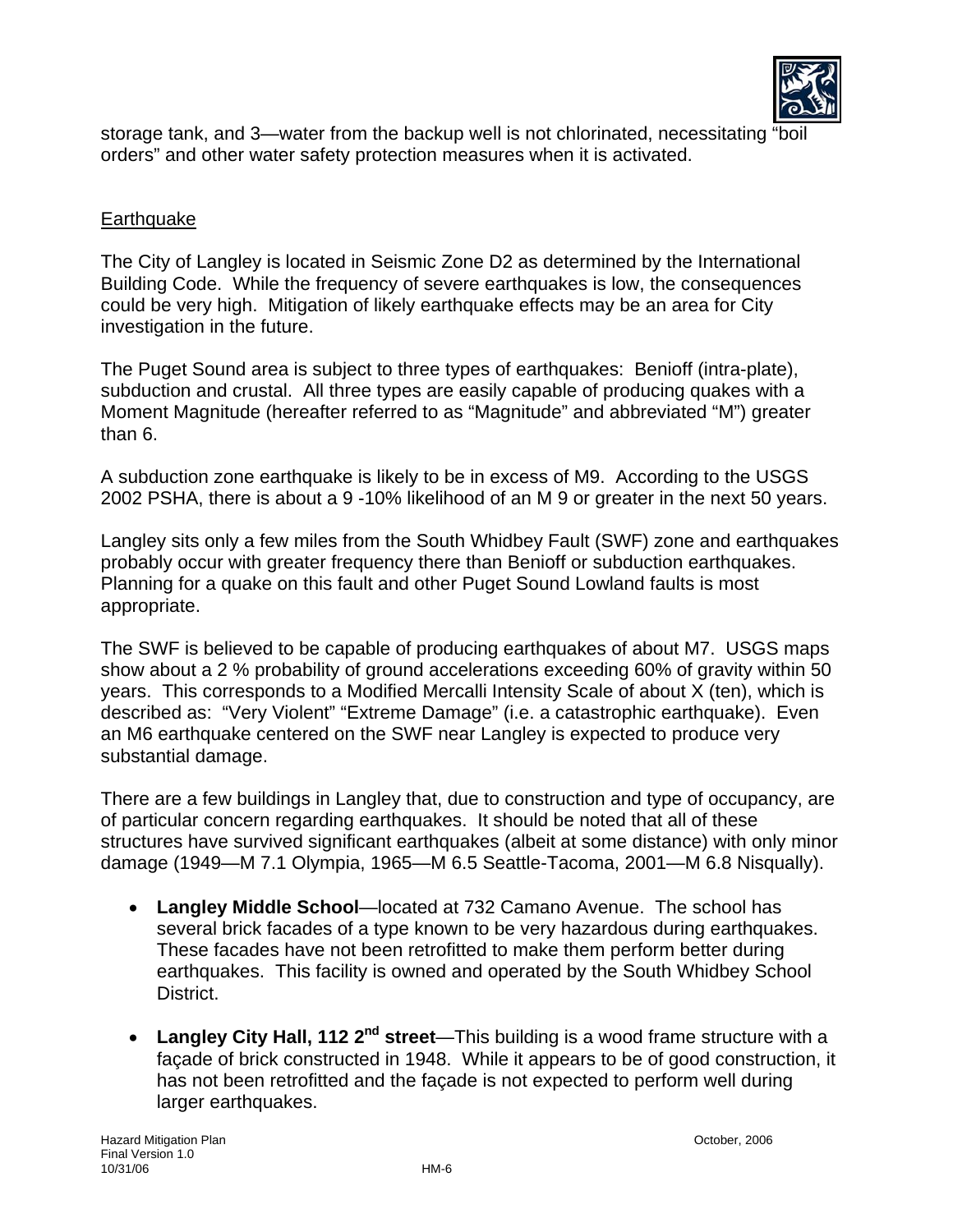

• **Star Store, 201 1<sup>st</sup> Street--**The Star Store is the only grocery store in the City of Langley. The Star Store appears to have been constructed in stages over a number of years, but the basic central structure which contains the groceries and other essential supplies is of brick construction and was built in 1929. No retrofit to assure better earthquake performance of the building has been undertaken nor is any planned. The rest of the store has been constructed over the past two decades to recent earthquake standards.

These structures pose the following issues:

- The collapse of brick structures or facades can cause serious injuries or death to both occupants and people outside near the structure and can render the structures unusable and inaccessible for extended periods.
- Some of the above structures provide critical services during an emergency (e.g. government and food). Loss of these structures could compound response and recovery.

Another concern regarding earthquakes is the potential of bluff collapse. Bluff collapse is very common during Puget Sound earthquakes. See the Landslide section for further information.

#### Flood

Some areas of Langley are at risk for combined tidal and storm flooding. The areas subject to this effect are small in area and population. While flooding could have serious consequences for these areas, the overall risk to the city is considered fairly low.

The other type of flooding that Langley can experience is due to heavy run off after an unusually heavy rainfall and/or snowmelt. Historically, downtown Langley suffered flooding on a regular basis. In 1996 the City installed the Park Avenue Storm Interceptor to catch runoff before it could build in volume above ground and overwhelm the downstream storm drains. Instances of flooding have been greatly reduced as a result. The storm drain system in the City can accommodate all but the heaviest run off. Any flooding which results from a greater run off is expected to have only minor, short-term effects.

Langley is not subject to flood plain flooding such as that occurring at river deltas, although there are occasional small floods near creeks. Langley is located in a federally designated flood zone along its shoreline.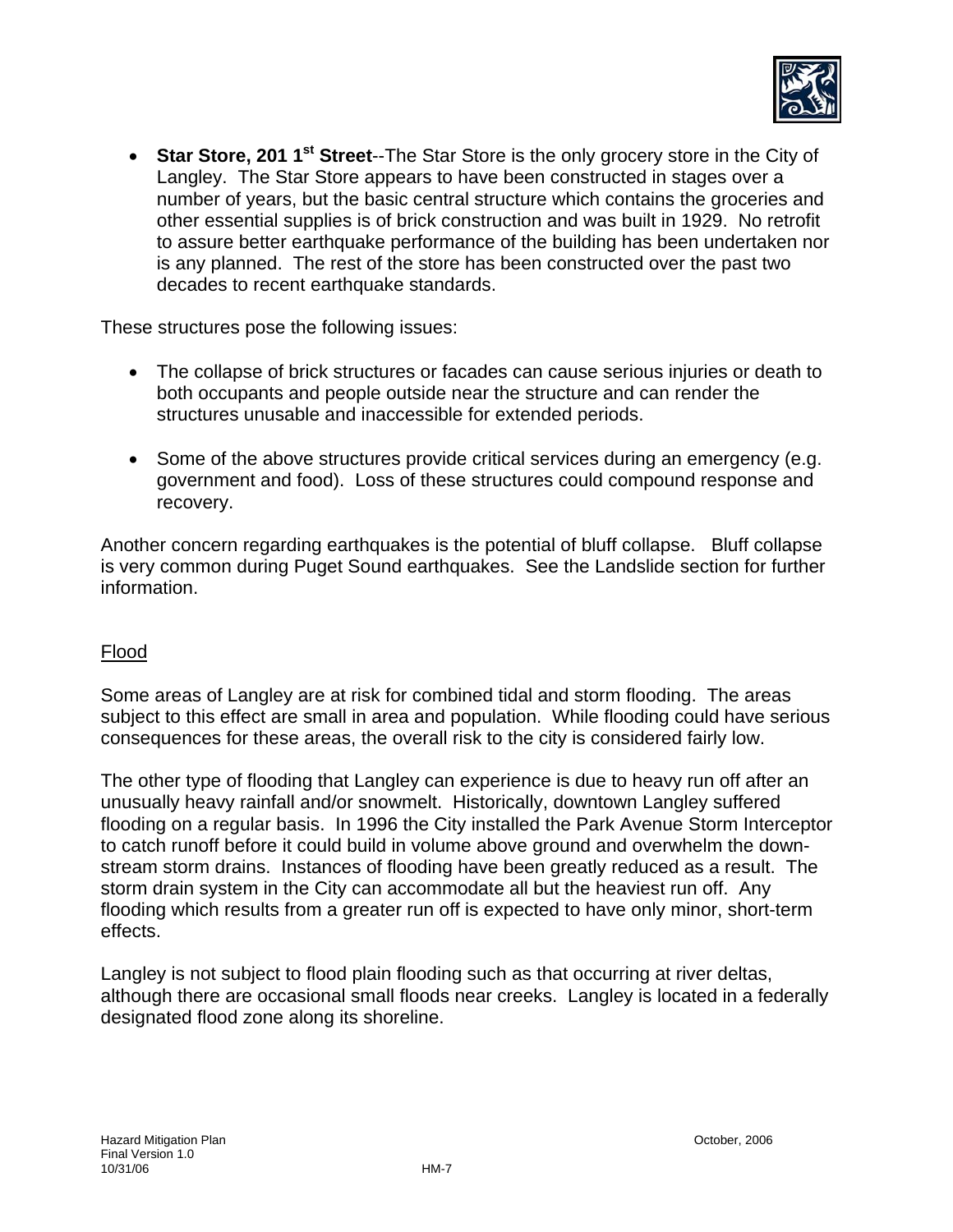

## Landslide

Langley has significant bluff areas. Bluff sloughing is a natural process that occurs on all steep bluffs along bodies of water. While Langley has enacted codes and ordinances to help mitigate this issue, existing building stock and infrastructure are located in areas either below or supported by bluffs subject to failure. These landslides could be caused by water intrusion and/or seismic events. Bluff collapse in some of these areas could produce significant safety and economic hazards. This is particularly true of the north side of First Street and the bluff below Camano Street and above the harbor.

The bluffs have not been systematically assessed for likelihood of failure but most (close to 90%) bluff properties have geotechnical reports on file with the City. Some properties have been retrofitted to make failure less likely. The City requires good bluff stewardship subsequent to building, including proper drainage and replanting of vegetation.

The City has taken measures to reduce the occurrence and impact of bluff collapse**.** In one case a street was rerouted to minimize the effect on transportation of an unstable bluff. In some cases the City is approving building being built into the side of bluff, engineered in such a way as to stabilize the bluff face.

## Pandemic Flu

Langley is as much at risk from pandemic flu as anywhere else in Island County. Public Health experts consider that periodic pandemic flu is a normal and inevitable process. While pandemics may not be avoidable, it is commonly agreed that the effects can be lessened by minimizing physical contact between people. The ideal case is that people not venture out into public places. It is, of course, not possible to completely do this, but one strategy to minimize the impact on local government is to close City Hall and for all workers to operate via telephone and computer connection to maintain government services. Obviously, some field work must still be performed, but the City should explore the viability of allowing its workers to work from home during pandemics or when other disasters make reporting to work impractical. As an adjunct to this, Public Works vehicles might be equipped with notebook computers, both for data retrieval and for relaying of requests for service. This is especially useful during disasters when telephones and voice radios may be overloaded.

#### Severe Storm

Severe storms are a regular, seasonal occurrence in Langley. The primary damage caused by these storms is that of wind damage to trees and subsequent power outages, building damage and road closures. Other effects can be caused by high wave action and heavy rain and snowfall. Langley has historically been subjected to snow storms that have dropped as much as several feet of snow. Large snow events have caused significant community disruption (e.g. school and road closures, etc.) for up to seven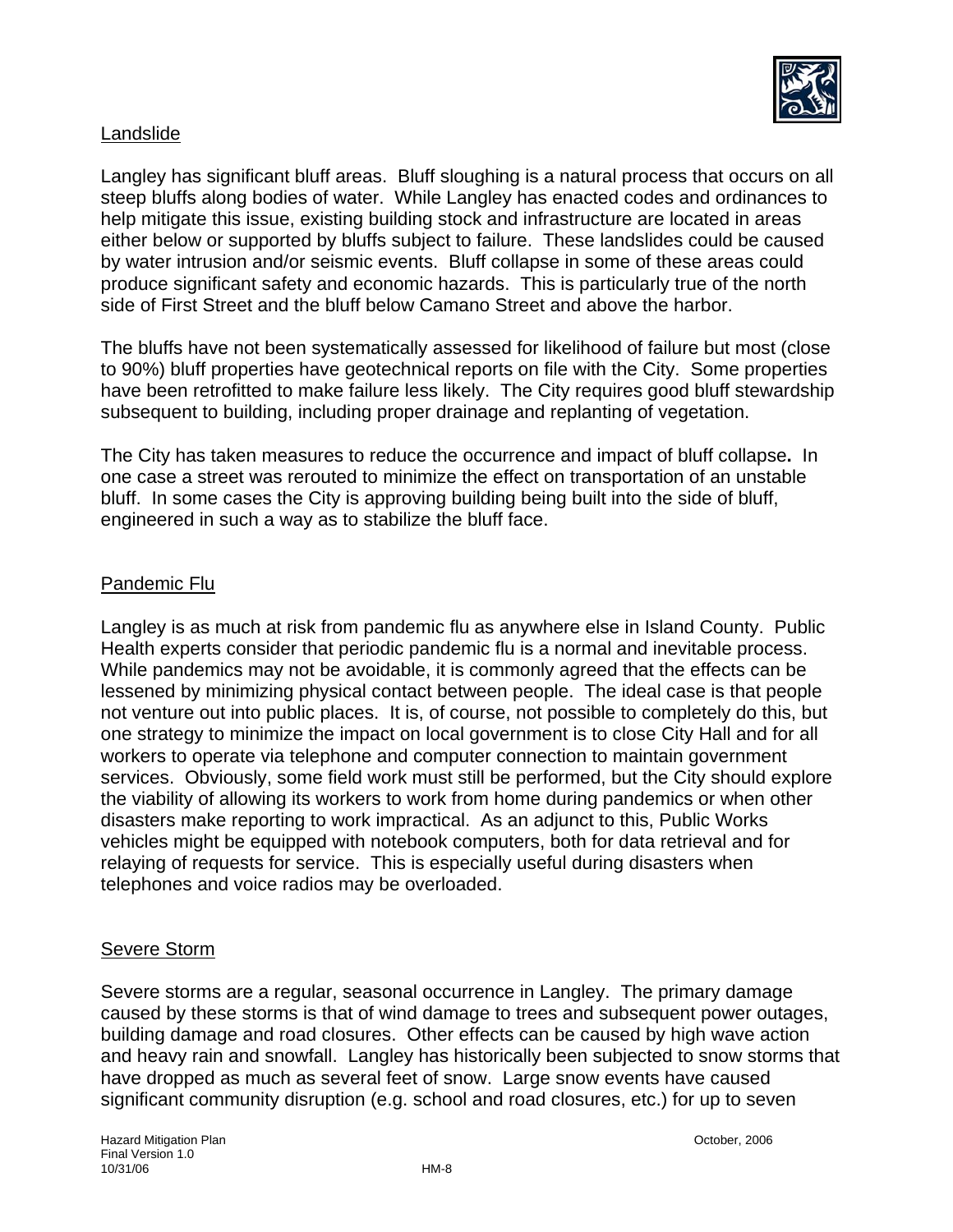

days. However, large snow events seem to have decreased in frequency and are now considered to have a relatively low rate of occurrence. Every year Langley can expect to get one or two major rain and wind storms that result in some disruption of normal community activities. Every few years there will be a storm that causes significant disruption. The consequences of these storms are unlikely to cause large, long-term effects.

One severe effect of large storms is the possible occurrence of large waves that can cause under-cutting of bluffs, increasing the likelihood of failure. To reduce this effect, the City has constructed a sea wall that runs for a substantial portion of the downtown shoreline. The marina is protected by a breakwater. Other properties in the city have bulkheads that have allowed some sea water to impinge upon and undermine bluff faces. Severe storms can disrupt Washington State Ferry service from Mukilteo to Whidbey Island and storm damaged dock facilities could be unusable for extended periods of time. In the February, 2006 storm, the Clinton ferry dock sustained significant damage but was able to continue service.

Very severe weather, especially if extended in duration, can cause disruptions in transportation, electrical power and other services. A small stock-pile of necessary supplies (for government, business and personal use) is usually adequate to deal with storm disruptions.

## Tsunami

Tsunamis have historically occurred in Puget Sound and will occur again. Langley is situated in a manner that the effects of a major tsunami at sea should cause no more than a 2 meter rise in sea level. While this would have a major impact on the low lying areas of town, those areas are limited in size, so the overall effect would likely be moderate. Disruptions to the Washington State Ferries could have a significant effect on access to and from the island.

Seiches are periodic waves caused by seismic or atmospheric disturbances that occur within a confined body of water, such as Puget Sound. Historically, Puget Sound has experienced seiches. A seismically caused seiche within the Sound could cause greater wave heights than those expected from a Tsunami. Depending on the height of the waves generated, Langley could experience more extensive flooding and damage. However, only a tsunami of 30 feet or greater in height is likely to cause extensive damage to any part of the city other than that mentioned above. The one exception is the effect of tsunami waves on bluff stability. As mentioned in the Severe Storm section, wave action can cause undermining of bluffs.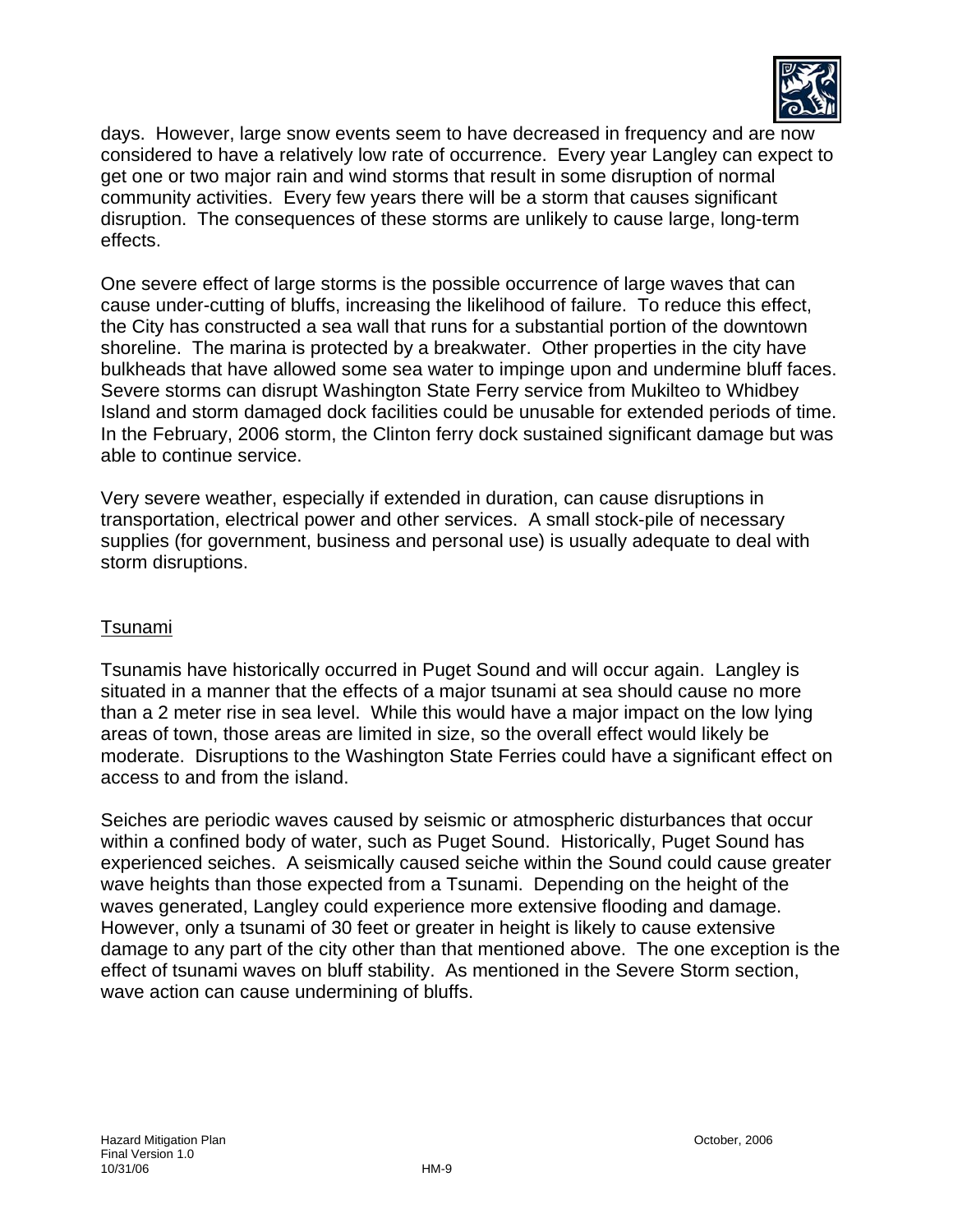

## Urban Fire

An urban fire in downtown Langley could have extremely serious effects. Much of the building stock in the core commercial area is quite old and built to very outdated fire safety standards. Langley conducts regular fire inspections of all commercial buildings, but retrofitting buildings with sprinklers or other preventive measures is not required and would be prohibitively expensive.

#### Volcano

Langley is located about 65 miles from Mt. Baker, about 80 miles from Mt. Rainier and about 40 miles from Glacier Peak. All are considered active volcanoes. While volcanic eruptions are infrequent, they can have very serious consequences. The extent of the consequences depends largely on the type of eruption. Cascade volcanoes are often subject to explosive eruptions, pyroclastic flows and lahars. While Langley would almost certainly avoid the direct results of any of these, ash fall can affect very wide areas. Ash fall from a major volcanic eruption in the area could cause very large disruptions to Langley for an extended period of time (e.g. ash fall from the 1980 Mt. Saint Helens eruption caused "complete darkness" in Spokane, 250 miles away). Since prevailing winds generally would push ash away from Langley, it is considered a hazard less likely to occur. A large eruption of any of these volcanoes could result in significant indirect effects on Langley by producing major disruptions to the commercial and transportation sectors in the entire Puget Sound area.

Volcanoes can also generate earthquakes and tsunamis. See those sections.

#### Wild Land Fire

Langley is located at the urban/wild land interface. Wild land fires are always a possibility, especially during droughts, and the spread of such a fire to the town could have large effects, especially if the downtown area became involved. The likelihood of such an event is considered low but would have very large consequences. The likelihood of wild land fire increases dramatically during periods of extended drought. See Drought section for discussion of water availability for fire fighting.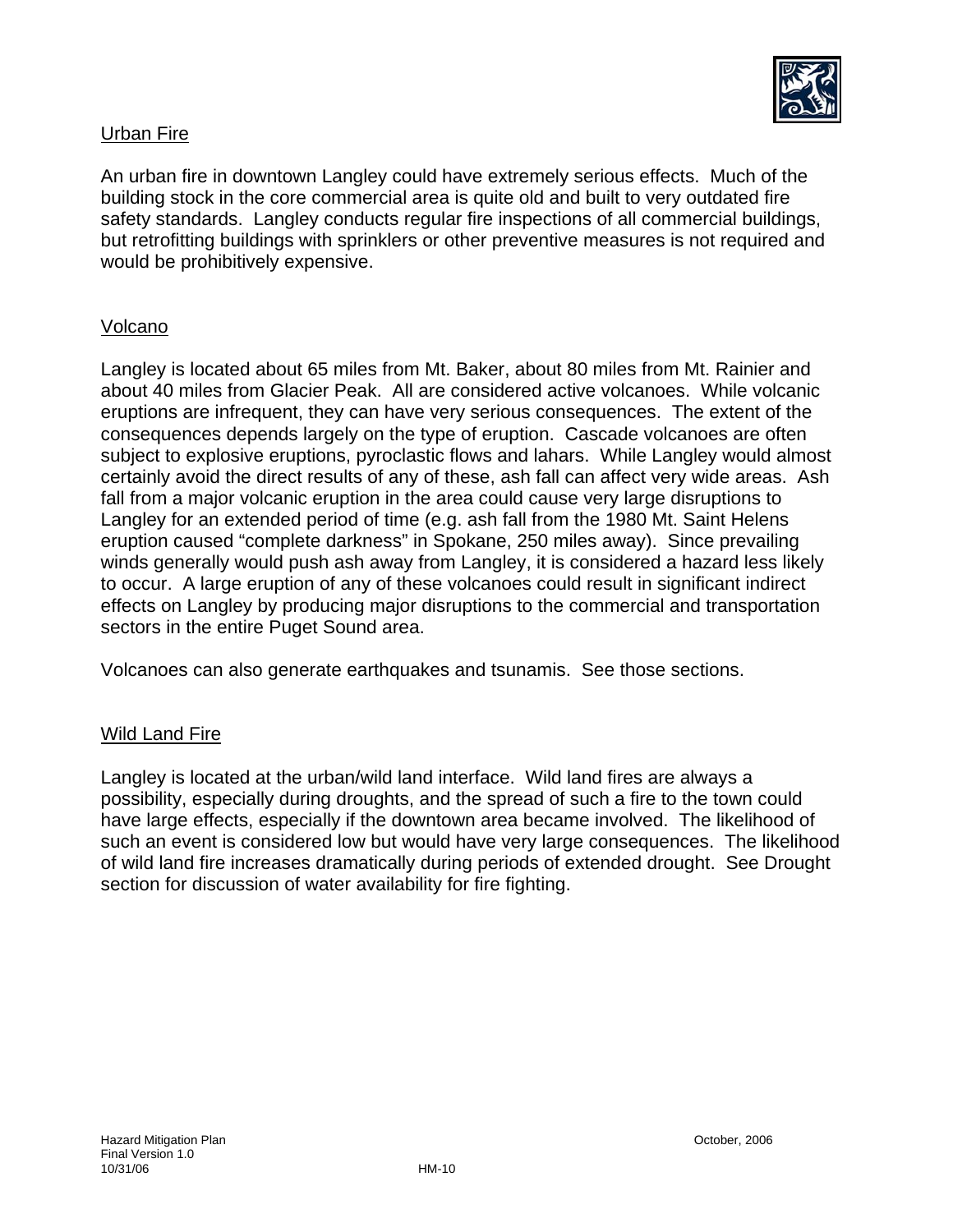

## **Mitigation Initiatives**

#### **Multi-Hazard Initiatives**

#### Multi-hazard Initiative #1

Implement public education program in conjunction with Island County Department of Emergency Management to educate the community about the hazards faced in Langley and the appropriate preparedness and response measures. This initiative stresses the importance of personal and neighborhood preparedness. Langley embraces the concept of Community Emergency Response Teams (CERTs) and its community education program will encourage participation in Island County CERT training.

Langley has begun to undertake this initiative using citizens' committees and will be doing public presentations, particularly at community events. A public information program will provide a greater increase in the level of citizen and community preparedness at lower cost than the other initiatives making it Langley's first priority for implementation.

| Lead Agency:           | <b>City Administrator</b>                |
|------------------------|------------------------------------------|
| <b>Funding Source:</b> | Normal Disaster Planning Budgetary Funds |
| Time-Line:             | Beginning 2007 and on-going              |

#### Multi-hazard Initiative #2

Obtain a second trailer-mounted emergency generator. This will allow simultaneous powering of city government facilities and the pumping of water or operation of the sewage pumping stations as needed.

The purchase of a commercial trailer mounted generator will allow the community to address potable water, fire flow issues, and sewage service continuity at lower cost than modifying existing facilities to accept a permanent generator. A mobile generator also allows Langley to meet other power emergency needs in the immediate Langley area. Since power outages happen fairly frequently, this initiative is Langley's first priority for funding. A cost benefit analysis will be conducted prior to grant application.

| Lead Agency:           | Langley Public works                                    |
|------------------------|---------------------------------------------------------|
| <b>Funding Source:</b> | Pre-Disaster Mitigation Program and other grant sources |
| Time-Line:             | Short term—immediately upon receiving funding           |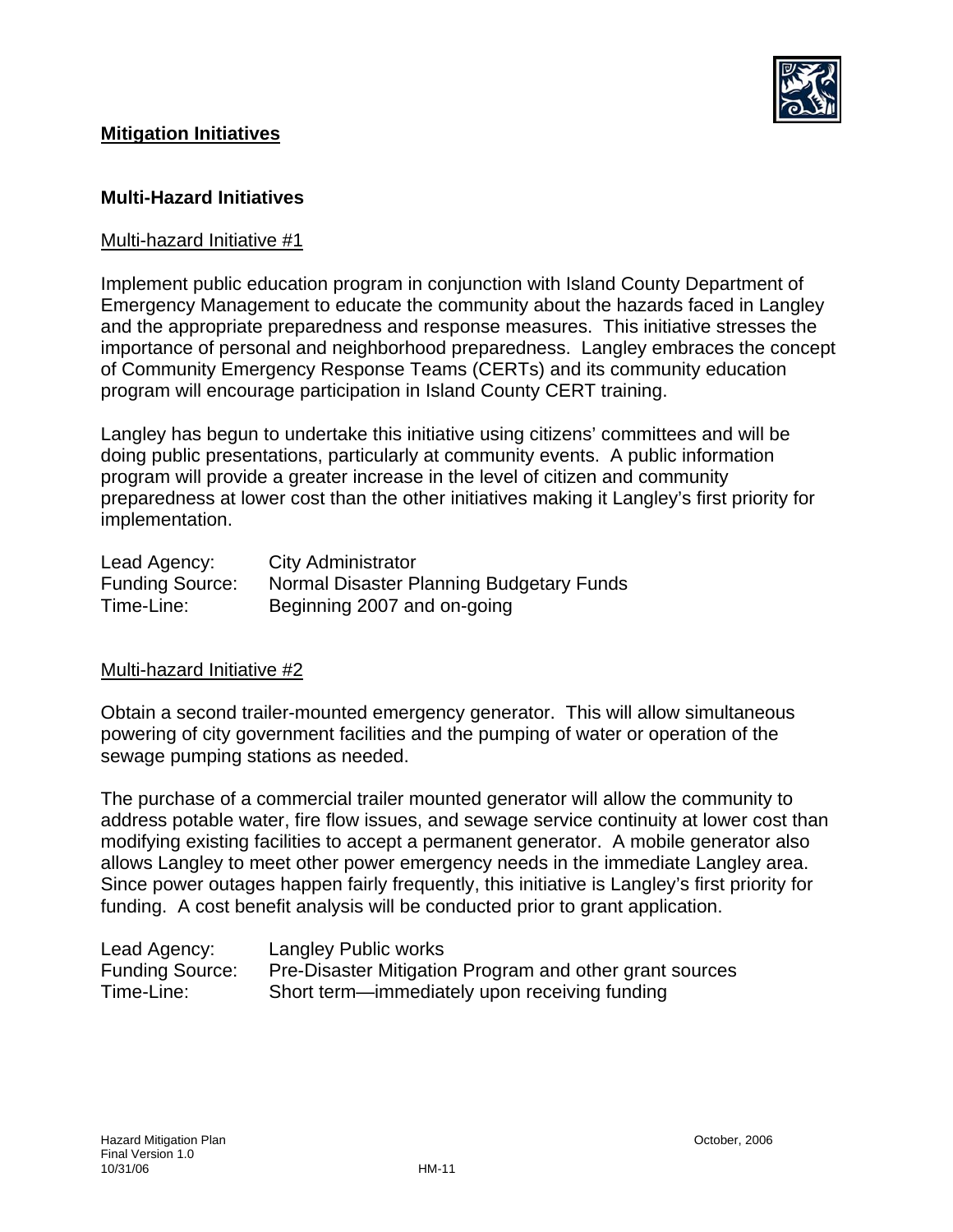

#### Multi-hazard Initiative #3

Establish a City Emergency Operations Center (EOC). The city is currently working on a temporary EOC at the existing Langley Fire Station. The City is also working with Fire District # 3 to implement a permanent EOC at the District's new fire station in Langley, when it is completed (estimated to be Fall, 2007). A cost benefit analysis will be conducted prior to grant application.

| Lead Agency:           | <b>Langley Public works</b>                            |
|------------------------|--------------------------------------------------------|
| <b>Funding Source:</b> | Normal Disaster Planning Budgetary Funds/ Pre-Disaster |
|                        | Mitigation Program and Other Grant Sources             |
| Time-Line:             | Temporary EOC-less than 3 months                       |
|                        | Permanent EOC—upon completion of new fire station in   |
|                        | coordination with Fire District #3                     |

#### Multi-hazard Initiative #4

Secure a cache of notebook computers to be stored at a location other than Langley City Hall (probably the new fire station, which will be built to current critical facilities earthquake standards). In conjunction with this, Langley will set up a process for regular, on-going, off-site storage of critical city operating data. This will enable the City of Langley to continue operations should City Hall become unusable or should a pandemic make it beneficial or necessary for most employees to work from home. At least one Public Works vehicle would be equipped with a notebook computer that would be able to receive data over existing radio frequency links (either county police links or wireless internet). This would allow exchange of data to and from the field during emergencies, aiding emergency response operations, as well as allowing dispatching for service calls without requiring anyone to physically be at City Hall. A cost benefit analysis will be conducted prior to grant application.

Lead Agency: Langley Public works Funding Source: Pre-Disaster Mitigation Program and Other Grant Sources Time-Line: Begin upon receiving funding; completion within 1 year

#### **Fire/Earthquake Initiative**

Rebuild the backup well structure and add features designed to make it effective during periods of high flow rates during fire fighting. This entails the following actions:

- Rebuilding the structure to one that is resistant to earthquake forces and properly secured from theft and tampering
- Security monitoring of the facility